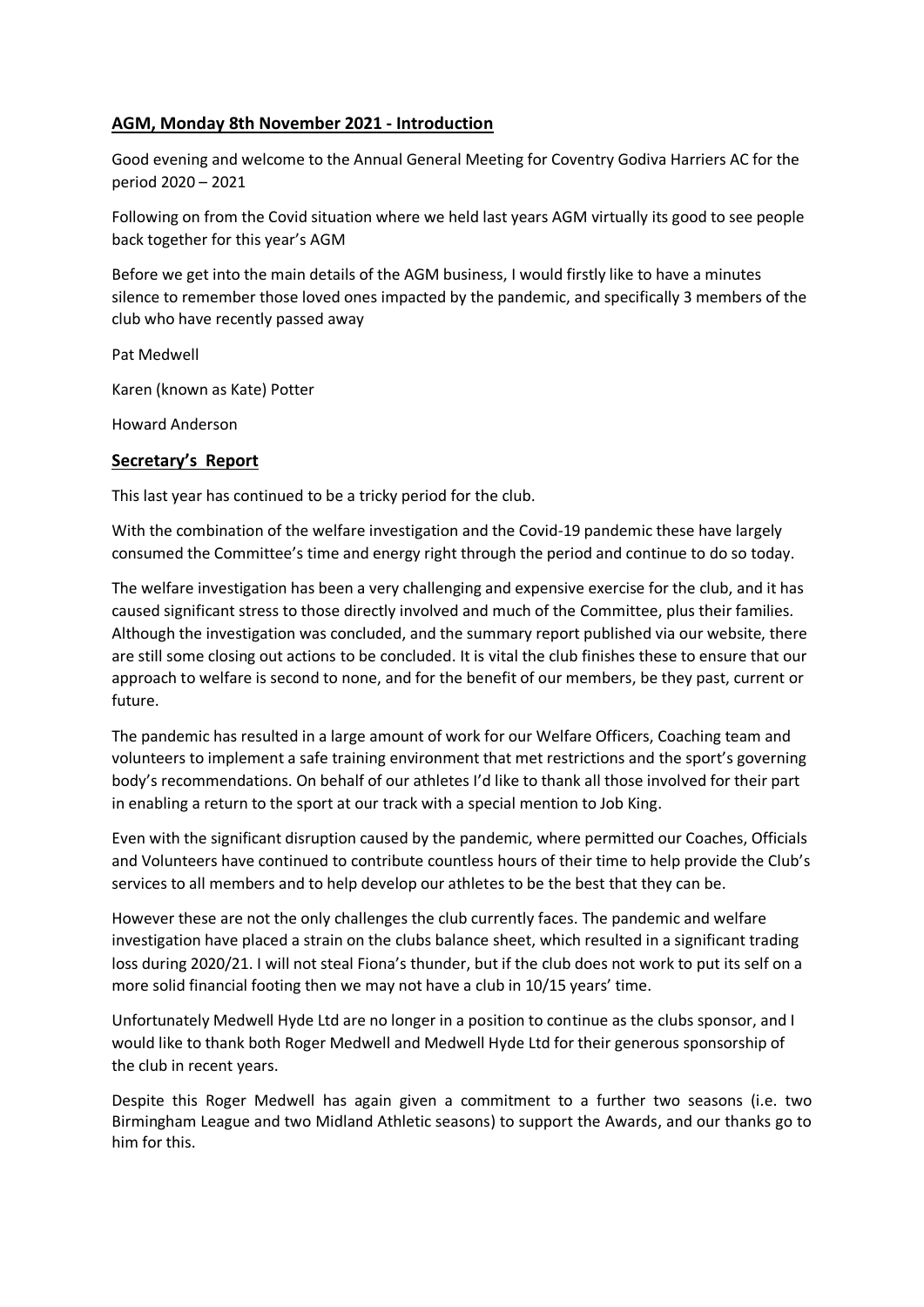I would now like to briefly address the situation around volunteers

The lack of volunteers to help fill major roles on the committee and throughout the club, highlights what could be seen as potential complacency from its members and that the club will always be here and the same old volunteers will always be there to run it. But as is evident from the vacant committee positions alone this is not the case. Volunteers are the beating hart of any club and without them the club can't function and as such will just wither away. I only need to look at tonight's attendance to gauge the challenge we face, so I would like to put a request out to all members to step forward if you can and support the club.

However despite all the Covid challenges it was good to see a comprehensive race schedule on the track in 2021, and we saw some notable achievements from our athletes, of which I'll highlight some:

## English Schools

- Camiah Bennett  $2^{nd}$  in the 300m Junior Girls final
- Monica Davidson  $1<sup>st</sup>$  in the B final 300m Inter Girls
- Rusciano Thomas Riley  $1<sup>st</sup>$  in the 100m Inter Boys final
- Jake Minshull  $1<sup>st</sup>$  in the 400m hurdles Inter Boys final
- Corey Nealon Richards  $1<sup>st</sup>$  in the 200m Senior Boys final
- Stephen Baffour 3<sup>rd</sup> in the 200m Senior Boys final
- Plus Freya Bennett 1500m Inter Girls and Grace Evans 75m hurdles Junior Girls

## England Age Group Championships

Two gold medals

- Jake Minshull  $1^{st}$  in the Under 17 Boys 800m
- Rusciano Thomas Riley  $1<sup>st</sup>$  in the Under 17 Boys 100m
- Plus great performances from Danielle Bleach, Grace Evans, Eva Cassidy, Camiah Bennett, Monica Davidson, Ramadan Noah, Corey Nealon Richards, Freya Bennett and Stephen Baffour

# SIAB – Schools International Athletics Board

- Rusciano Thomas Riley  $1<sup>st</sup> 100m$
- Jake Minshull  $1<sup>st</sup>$  in the 400m hurdles, 4x 400 relay and male performance of the championships

### Tokyo Olympic games

- Kare Adenegan silver in the T34 WC 100m and 800m
- Ben Rowlings 9<sup>th</sup> 100WC and 8<sup>th</sup> 800WC

### Warwickshire T&F Championships

These championships saw some fantastic results for the club with CGH second in the Warwick Vase Trophy for the best team performance.